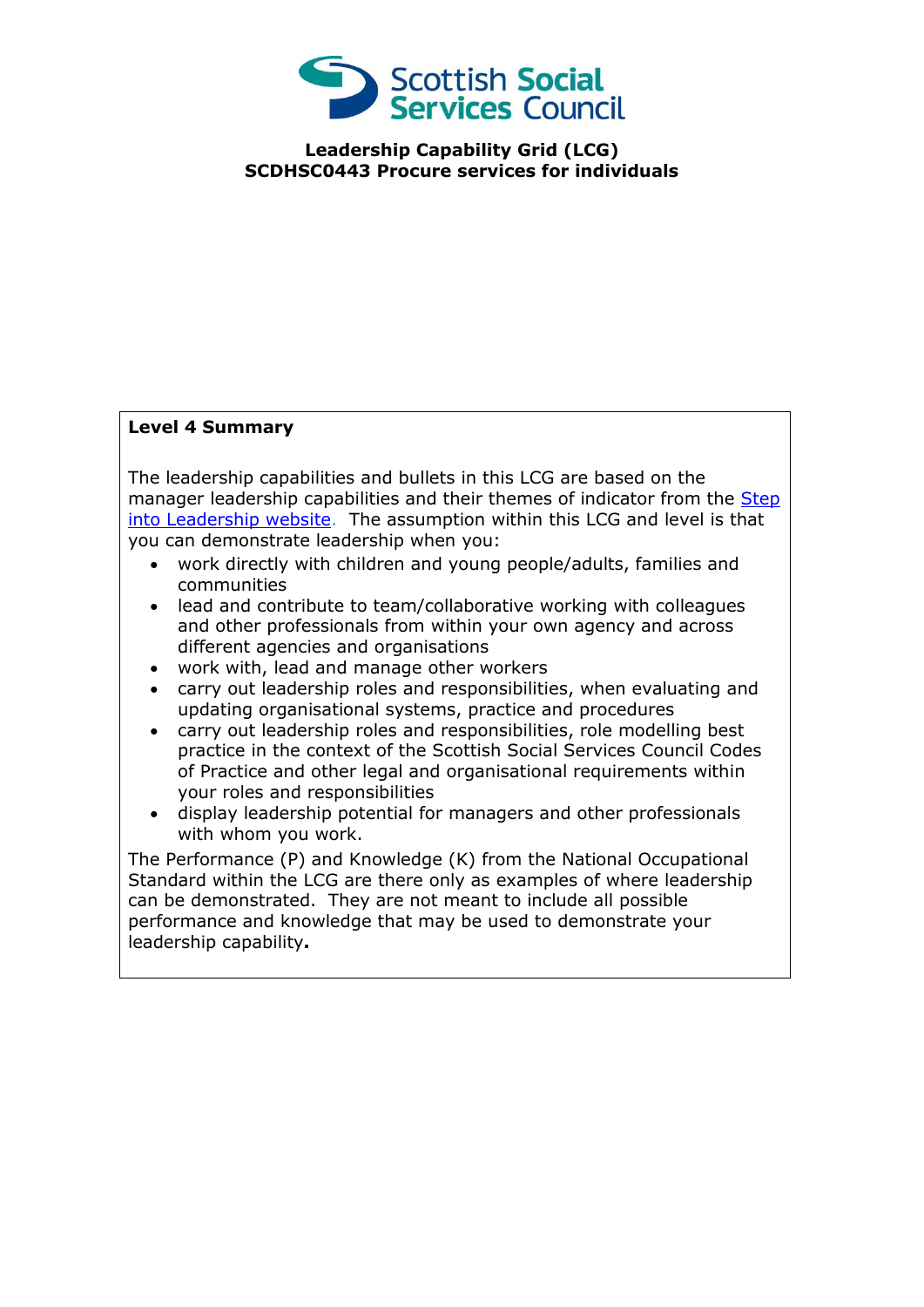

## **Leadership Capability Grid (LCG) SCDHSC0443 Procure services for individuals**

| Leadership<br>capabilities         | When procuring services you can demonstrate leadership<br>capabilities by:                                                                                                                                                                                                                                                                                                                                                                                                                                                                                                                                                                                                                                                                                                                                                   |
|------------------------------------|------------------------------------------------------------------------------------------------------------------------------------------------------------------------------------------------------------------------------------------------------------------------------------------------------------------------------------------------------------------------------------------------------------------------------------------------------------------------------------------------------------------------------------------------------------------------------------------------------------------------------------------------------------------------------------------------------------------------------------------------------------------------------------------------------------------------------|
| <b>Vision</b>                      | Providing a vision for those with whom you work and your organisation<br>when you:<br>• See how best to make a difference when identifying $(P1-3, 17-20, 25, 27)$ ;<br>$K1-5, 11, 16, 24-25, 35-39)$<br>Communicate and promote ownership of the vision when seeking extra<br>support ( $P$ 4,6,28; K20), working with others ( $P$ 28) and recording and<br>reporting (P27-37,43,46; K43-46)<br>Promote public service ethos through active participation and<br>$\bullet$<br>personalisation (P1,2,7,8,11,13,14,15,20-26, K1-5,11,13-19,28,30),<br>when working others and when recoding and reporting ( $P27-37$ )<br>Thinking and planning strategically when demonstrating knowledge and<br>$\bullet$<br>practice of organisational, local and national policies and procedures<br>(P26, 27,32,37; K6,8-9,26-27,32-34) |
| Self-<br>leadership                | Displaying self-leadership when you:<br>Demonstrate and adapt leadership in response to changing needs and<br>$\bullet$<br>preferences ( $P5,16,20,35-36$ ; K23) and overcoming barriers ( $P20$ )<br>Improve own leadership by seeking advice $(P4, 6, 36; K20, 23)$<br>Enabling intelligent risk taking when communicating with difficult,<br>$\bullet$<br>complex and sensitive issues ( $P$ 21-26; K15,40-41) and protecting<br>yourself (K31)<br>Demonstrate and promote resilience when adapting practice and<br>overcoming barriers (P5,16,18,20,35-36; K3,4,19,30)<br>Challenge discrimination and oppression ( $P20$ ; K1,4)<br>$\bullet$                                                                                                                                                                           |
| <b>Motivating</b><br>and inspiring | Motivating and inspiring others when you:<br>• Inspire people by personal example ( $P10,28$ ; K14-20)<br>Recognise and value the contribution of others (P4,6,36; K9-10,20)<br>Support the creation of a learning and performance culture (P4,6,8,18,<br>20,23,25,27-28,31; K16-20,23,39)                                                                                                                                                                                                                                                                                                                                                                                                                                                                                                                                   |
| <b>Empowering</b>                  | Empowering people when you:<br>Enable leadership at all levels (P1,2,4,6-7,20,21,25,27,31; K8-9,16-20)<br>Driving the creation of a knowledge and management culture by<br>seeking and providing information to enable understanding<br>(P4,6,8,25,31,33-36; K16-20,23,39)<br>Promote professional autonomy (P1-3,17-20,25,27; K16-20,23-25)<br>Involve people in development and improvement (P20; K16-20)                                                                                                                                                                                                                                                                                                                                                                                                                  |